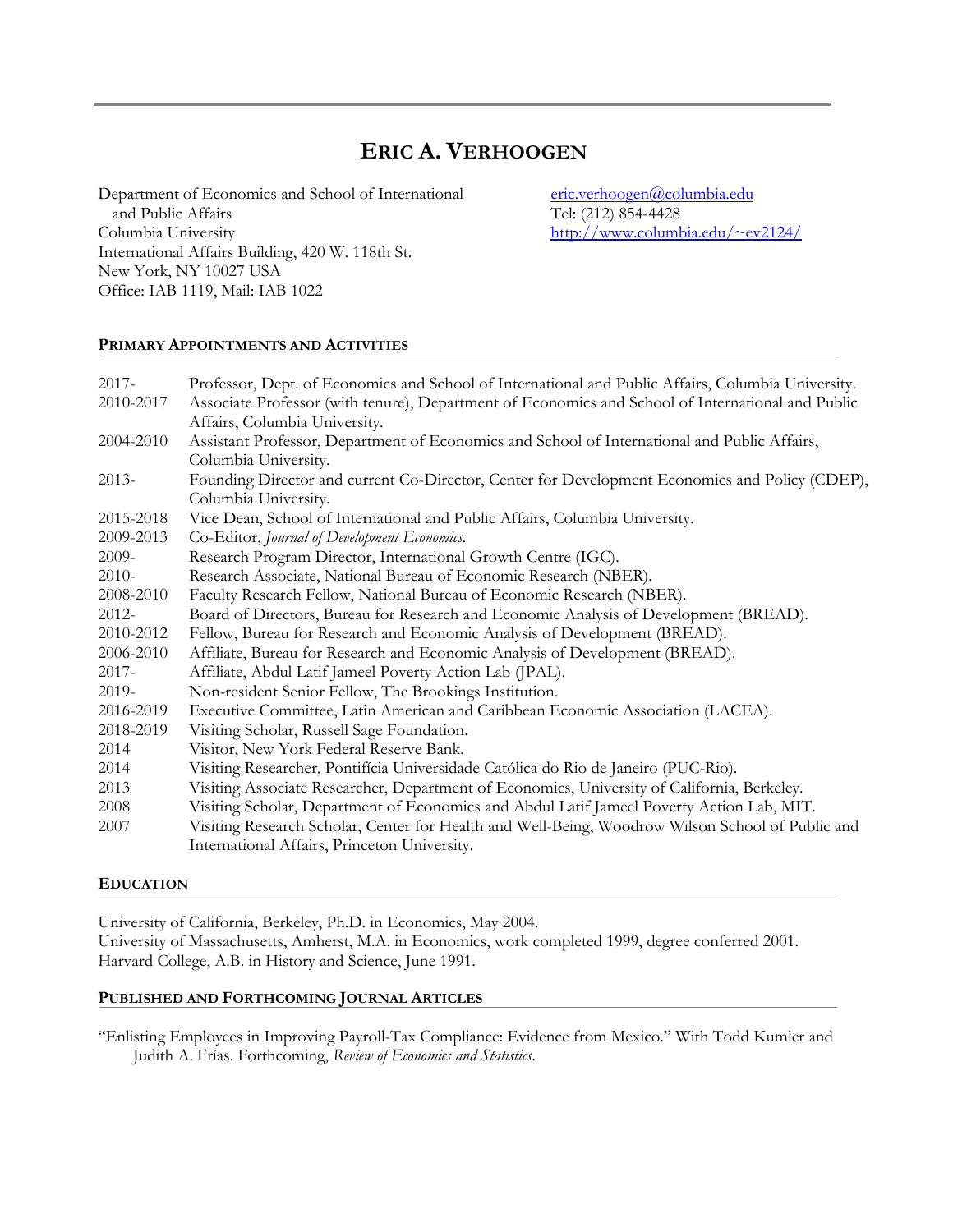- "Export Destinations and Input Prices." With Paulo Bastos and Joana Silva. *American Economic Review,* v. 108, no. 2, pp. 353-392, Feb. 2018. Selected for *Competitiveness and Globalization* prize by Portuguese Ministry of the Economy.
- "Organizational Barriers to Technology Adoption: Evidence from Soccer-Ball Producers in Pakistan." With David Atkin, Azam Chaudhry, Shamyla Chaudry, and Amit Khandelwal, *Quarterly Journal of Economics,* v. 132, no. 3, pp. 1101-1164, Aug. 2017.
- "On the Origins and Development of Pakistan's Soccer-Ball Cluster." With David Atkin, Azam Chaudhry, Shamyla Chaudry, Amit Khandelwal, and Tariq Raza. *World Bank Economic Review (ABCDE Conference Papers & Proceedings)*, v. 30, no. S1, pp. S34-S41, March 2017.
- "Mark-up and Cost Dispersion across Firms: Direct Evidence from Producer Surveys in Pakistan." With David Atkin, Azam Chaudhry, Shamyla Chaudry, and Amit Khandelwal. *American Economic Review Papers & Proceedings*, v. 105, no. 5, pp. 537-544, May 2015.
- "Exports and Within-Plant Wage Distributions: Evidence from Mexico." With Judith A. Frías and David S. Kaplan. *American Economic Review Papers & Proceedings*, v. 102, no. 3, pp. 435-440, May 2012.
- "Prices, Plant Size, and Product Quality." With Maurice Kugler. *Review of Economic Studies,* v. 79 no. 1, pp. 307- 339, Jan. 2012. Previously circulated under the titles "The Quality-Complementarity Hypothesis" and "Product Quality at the Plant Level."
- "Plants and Imported Inputs: New Facts and an Interpretation." With Maurice Kugler. *American Economic Review Papers and Proceedings*, v. 99 no. 2, pp. 501-507, May 2009.
- "Class-Size Caps, Sorting, and the Regression-Discontinuity Design." With Miguel Urquiola. *American Economic Review,* v. 99 no. 1, pp. 179-215, March 2009. Previously circulated under the title "Class Size and Sorting in Market Equilibrium."
- "Trade, Quality Upgrading, and Wage Inequality in the Mexican Manufacturing Sector." *Quarterly Journal of Economics,* vol. 123, no. 2, pp. 489-530, May 2008. Reprinted in Trade and Inequality, ed. Pinelopi Koujianou Goldberg, Oxford University Press, 2015.
- "Fairness and Freight-Handlers: Local Labor Market Conditions and Wage-Fairness Perceptions in a Trucking Firm." With S. V. Burks and J. P. Carpenter. *Industrial and Labor Relations Review*, vol. 60, no. 4, pp. 477-498, July 2007.
- "Comparing Students to Workers: The Effects of Social Framing on Behavior in Distribution Games." With J. P. Carpenter and S. V. Burks. In J. P. Carpenter, G. Harrison, and J. List eds., *Research in Experimental Economics, vol. 10*. Amsterdam, Boston: JAI/Elsevier, 2005.
- "The Effect of Stakes in Distribution Experiments." With S. V. Burks and J. P. Carpenter. *Economics Letters,* vol. 86, no. 2, pp. 393-8, Feb. 2005.
- "Playing Both Roles in the Trust Game." With S. V. Burks and J. P. Carpenter. *Journal of Economic Behavior and Organization* vol. 51, no. 2, pp. 195-216, June 2003.

#### **OTHER PUBLICATIONS**

Development, Distribution, and Markets. Co-edited with Kaushik Basu, Maitreesh Ghatak, Kenneth Kletzer, and Sudipto Mundle. Oxford University Press (India), forthcoming.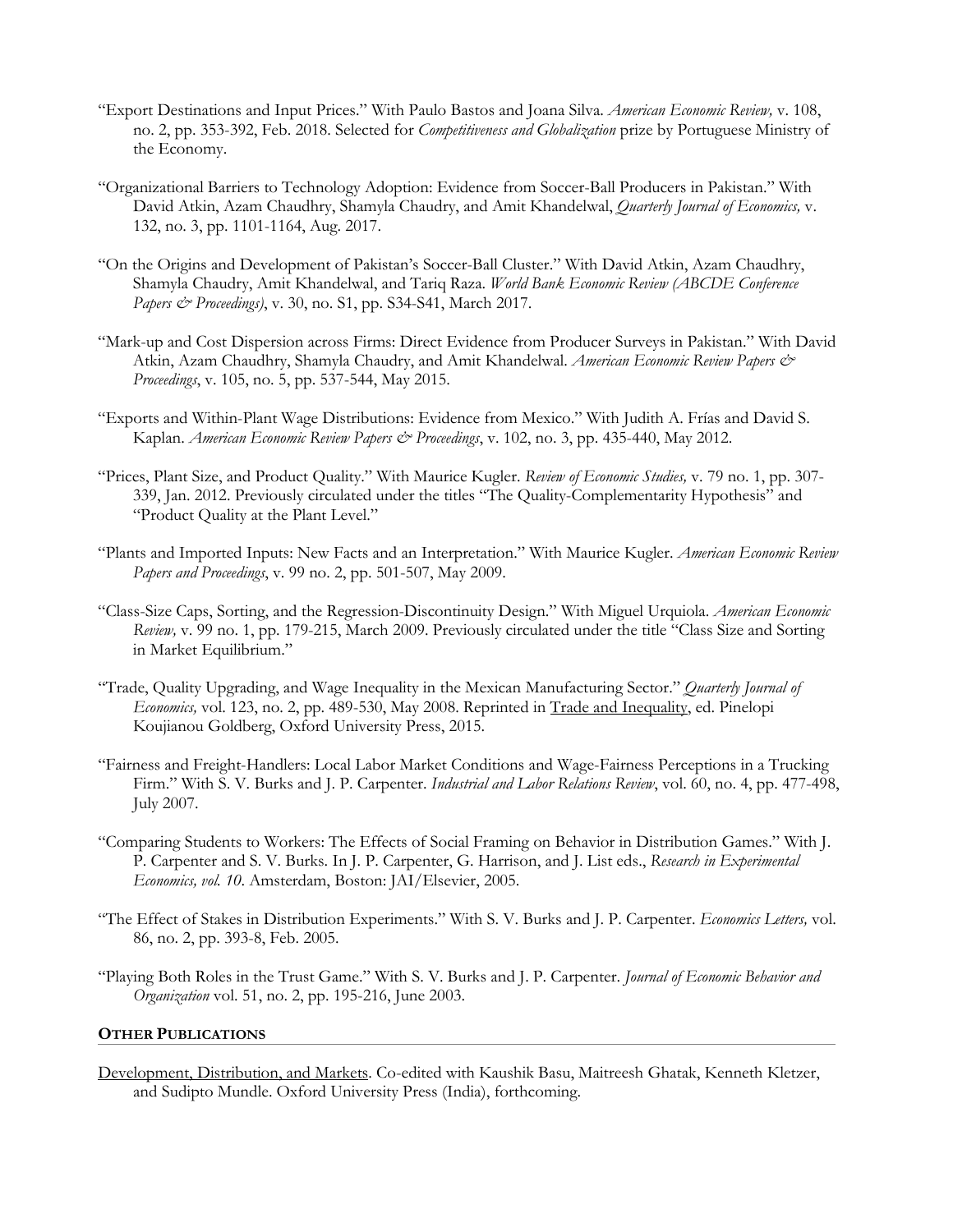"How Labor Standards Can Be Good for Growth." Harvard Business Review (online), April 27, 2016.

- "Estructura Industrial e Innovación: Notas para una Nueva Estrategia de Desarrollo Industrial en México." [Industrial Structure and Innovation: Notes Toward a New Strategy for Industrial Development in Mexico.] *Boletin Informativo Techint,* Edición Especial, Oct. 2013.
- "Diferencias de Precios de los Insumos de Origen Nacional y Extranjero en la Industria Colombiana." With Gilma Beatriz Ferreira Villegas, Maurice Kugler, Germán Pérez Hernández, and Luis Miguel Suarez Cruz. *Revista ib de la Información Básica*, vol. 1, no. 1, pp. 72-84, Dec. 2011.
- Comment on "The Effect of Mexican Workforce Migration on the Mexican *Maquiladora* Labor Market," by Scott E. Atkinson and Marilyn Ibarra, *Economía*, vol. 8, no. 1, Fall 2007.
- Comment on "Globalization, Migration and Development: The Role of Mexican Migrant Remittances," by Ernesto López-Córdova. *Economía*, vol. 6, no. 1, Fall 2005.

#### **WORKING PAPERS**

- "Exports and Wage Premia: Evidence from Mexican Employer-Employee Data." With Judith A. Frías and David S. Kaplan. CDEP-CGEG Working Paper 64, Sept. 2018. Under revision for the *Review of Economics and Statistics*.
- "Firm-Level Upgrading in Developing Countries." CDEP-CGEG Working Paper 83, March 2020. Under revision for the *Journal of Economic Literature*.

#### **GRANTS**

- Columbia University President's Global Innovation Fund Grant, "Evaluating an Export Promotion Scheme in Tunisia," 2019-2021.
- Private Enterprise Development in Low-Income Countries (PEDL) Exploratory Research Grant, "Outcome-Based Incentives in Export Markets," 2018-2019.
- Innovation Growth Lab (IGL) Grant for "Promoting High Impact Entrepreneurship in Mexico: An Impact Evaluation," 2017-2020.
- Private Enterprise Development in Low-Income Countries (PEDL) Major Research Grant, "What Are the Barriers to Industrial Upgrading?," 2013-2020.
- Columbia University President's Global Innovation Fund Planning Grant, "Industrial Upgrading in Brazil," 2013- 2015.
- International Growth Centre Grant, "Spillovers in Technology Adoption," 2011-2014.
- NSF SES-0721068, "Exports and Wage Premia," Principal Investigator, 2007-2010
- Columbia University PER Seed Grant, Nov. 2006
- Columbia University PER Seed Grant, Nov. 2004
- UC Institute for Mexico and the United States (UC MEXUS) Dissertation Grant, 2002-2004
- UC Institute for Labor and Employment Dissertation Fellowship, 2002-2003
- UC Berkeley Department of Economics Continuing Student Fellowship, 2002-2003
- Social Science Research Council International Pre-Dissertation Fellowship, 2001-2002
- MacArthur Foundation Research Network on the Costs of Inequality Fellowship, 2000-2001
- MacArthur Foundation Norms and Preferences Network Grant, "Truckers and Trust" (with Stephen V. Burks and Jeffrey P. Carpenter), 1999.
- UC Berkeley Department of Economics Block Grant Fellowship, 1999-2000
- Brookings Research Fellowship, The Brookings Institution, 1998-1999
- University of Massachusetts-Amherst Graduate Fellowship, 1995-1997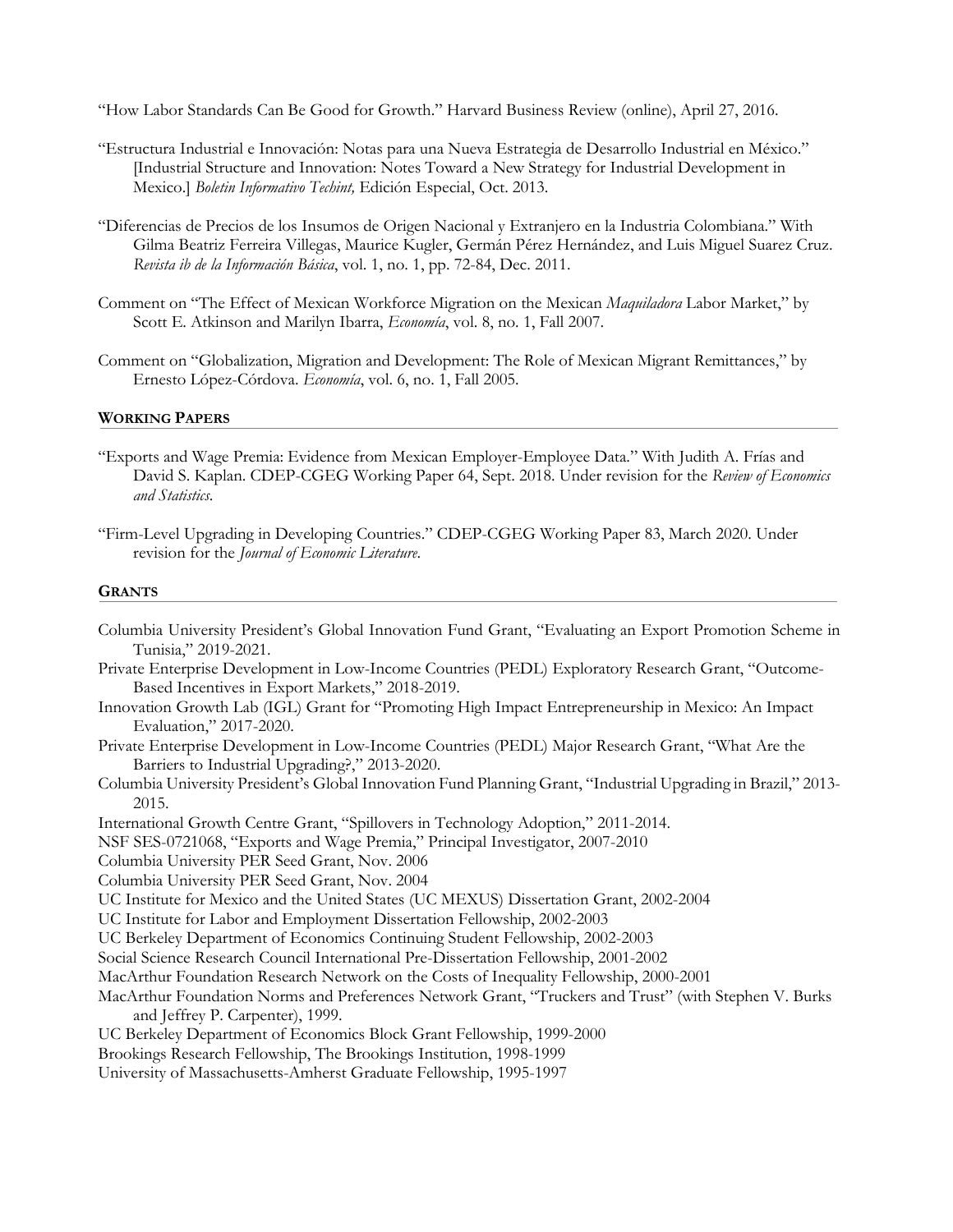## **AWARDS AND HONORS**

Keynote addresses:

- "What Are the Barriers to Industrial Upgrading? A Firm-Level Perspective," Smart Economic Planning and Industrial Policy (SEPIP) Conference, Ankara, Oct. 2019.
- "A Framework for Thinking about Technology Adoption," World Bank Firm Up Performance Conference, Athens, Sept. 2019.
- "Using Exchange Rates to Estimate Production Functions," NOVAFRICA/World Bank/Banco de Portugal Workshop on Globalization and Development, Lisbon, June 2017.
- "Production-Function Estimation and its Discontents," IGC-SCID Conference on Firms, Trade and Development, Stanford, Nov. 2016.
- "Technology Adoption in Organizations," Rimini Center for Economic Analysis Growth and Development Workshop, May 2015.
- "NAFTA and Mexican Industrial Development," *NAFTA at 20: Effects on the North American Market* conference, Houston, June 2014.
- "Trade and Quality Upgrading: Evidence and Implications," Italian Trade Study Group workshop *New Issues in International Trade: Quality Upgrading, Financial Constraints, and Factor Movements*, Universitá Politecnica delle Marche, Ancona, Italy, June 2013.
- "Industrial Structure and Innovation," *Challenges and Realities of Industrial Growth in Mexico* conference, Monterrey, Mexico, Sept. 2012.
- "Heterogeneous Firms, Trade, and Links to Growth," Plenary address at International Growth Centre Growth Week conference, Sept. 2012.
- Brimmer Visiting Professorship, Department of Economics, University of Washington, Nov. 2019.

*Competitiveness and Globalization* prize from Portuguese Ministry of the Economy, for paper "Export Destinations and Input Prices" with Paulo Bastos and Joana Silva.

SIPA Award for Outstanding Teaching, April 2018.

SIPA "Top Five" Teaching Award, Oct. 2015.

SIPA Award for Outstanding Teaching, May 2007.

Finalist, Columbia University Presidential Teaching Award (one of 12 university-wide), Feb. 2007.

Best Advisor Award, Columbia Association of Graduate Economics Students (AGES), April 2010.

- Best Advisor Award, Runner-up or Co-runner-up, Columbia Association of Graduate Economics Students (AGES), 2006, 2007, 2008, 2009.
- W. E. Upjohn Institute for Employment Research Dissertation Award, 2004.
- Industrial Relations Research Association Best Dissertation Competition, 2004.

Journal of Development Economics Award, 2002.

Excellence in Refereeing Award, American Economic Review, 2007-2008 & 2018.

# **OTHER PROFESSIONAL ACTIVITIES**

Member, *American Economic Review* Board of Editors, Jan. 2011-Dec. 2016.

Centre for Economic Policy Research (CEPR), Research Fellow, Apr. 2011-present.

Institute for the Study of Labor (IZA), Research Fellow, March 2004-present.

Affiliate, Innovations for Poverty Action Small and Medium Enterprise (IPA-SME) Initiative, Aug. 2011-present.

Fellow, Center for Economic Research in Pakistan (CERP), Nov. 2014-present.

Member of Evaluation Committee, Private Enterprise Development in Low-Income Countries (PEDL) Initiative, 2011-2013.

Co-Organizer, NBER International Trade and Investment Program Summer Meeting, 2012 and 2013.

Co-Organizer, NBER Development Program Meeting, Dec. 2016.

Program Committee, Bureau for Research and Economic Analysis of Development (BREAD) 25th Conference, April 2013.

Program Committee, Bureau for Research and Economic Analysis of Development (BREAD) 29th Conference, May 2015.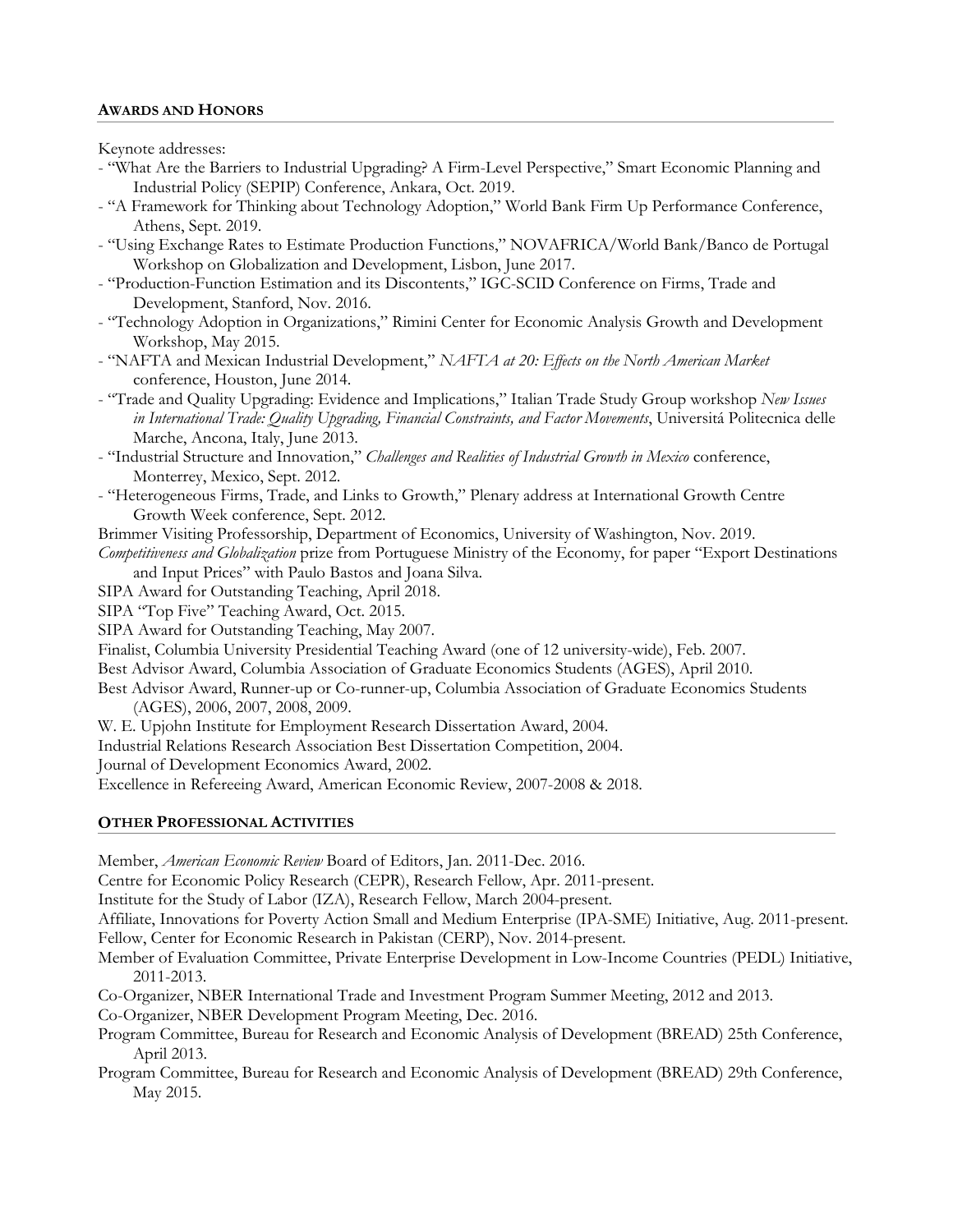| Program Committee, Bureau for Research and Economic Analysis of Development (BREAD) 35th Conference,                     |  |  |  |
|--------------------------------------------------------------------------------------------------------------------------|--|--|--|
| May 2018.                                                                                                                |  |  |  |
| Instructor, Universidad de Los Andes Summer School, Bogotá, Colombia, July 2014.                                         |  |  |  |
| Member of Editorial Board, Industrial Relations: A Journal of Economy & Society, Oct. 2011-present.                      |  |  |  |
| Editorial Advisory Board Member, Lahore Journal of Economics, Feb. 2010-present.                                         |  |  |  |
| Member, Panel of Economía: Journal of the Latin American and Caribbean Economic Association, Nov. 2006-Nov. 2008.        |  |  |  |
| Faculty Associate, Center on Global Economic Governance, School of International and Public Affairs,                     |  |  |  |
| Columbia University.                                                                                                     |  |  |  |
| Senior Scholar, Chazen Institute of International Business, Columbia University Graduate School of Business,             |  |  |  |
| Dec. 2009-present.                                                                                                       |  |  |  |
| Member, Board of Directors, New York Census Research Data Center, Sept. 2012-Sept. 2013.                                 |  |  |  |
| Member of Advisory Board, Trade, Integration and Growth Network (TIGN), Latin American and Caribbean                     |  |  |  |
| Economic Association, June 2011-present.                                                                                 |  |  |  |
| Senior Fellow, Rimini Center for Economic Analysis, Oct. 2015-present.                                                   |  |  |  |
| Research Fellow, Centro de Investigación Económica, Instituto Tecnológico Autónomo de México (ITAM), Oct.                |  |  |  |
| 2006-present.                                                                                                            |  |  |  |
| Lecturer, BREAD/CEPR/Verona 2008 Summer School in Development Economics                                                  |  |  |  |
| Visiting Researcher, El Colegio de México, Mexico City, Spring 2002.                                                     |  |  |  |
| Participant, Russell Sage Foundation Summer Institute in Behavioral Economics, 2000.                                     |  |  |  |
| Member: American Economic Association, Latin American and Caribbean Economic Association.                                |  |  |  |
| Editorial Coordinator and Co-author, Common-Sense Economics, study-group curriculum developed by the Center              |  |  |  |
| for Popular Economics and UMass Labor Center, Amherst MA, 1997.                                                          |  |  |  |
| Referee: American Economic Journal: Applied Economics, American Economic Journal: Microeconomics, American Economic      |  |  |  |
| Review, Canadian Journal of Economics, Econometrica, Economía, Economic and Social Research Council (UK),                |  |  |  |
| Economic Development and Cultural Change, Economic Journal, Economics Letters, Industrial Relations, International       |  |  |  |
| Economic Review, Journal of African Economies, Journal of Development Economics, Journal of Development Studies, Journal |  |  |  |
| of Economic Literature, Journal of International Economics, Journal of Labor Economics, Journal of Political Economy,    |  |  |  |
| Journal of the European Economic Association, Labour Economics, Lahore Journal of Economics, National Science            |  |  |  |

Foundation, *Quarterly Journal of Economics, Review of Economic Studies, Review of Economics and Statistics,* Russell Sage Foundation, Social Sciences and Humanities Research Council of Canada, *Review of World Economics/Weltwirtschaftliches Archiv, World Bank Economic Review, World Development*.

## **DISSERTATIONS SUPERVISED**

| Student:                               | Date:       | Initial placement:                   |
|----------------------------------------|-------------|--------------------------------------|
| Suanna Oh (co-sponsor)                 | April 2020  | Paris School of Economics            |
| David Alfaro-Serrano (co-sponsor)      | April 2020  | Cornerstone Research                 |
| Ana Varela (SIPA, reader)              | (June 2020) | University of Amsterdam              |
| Lorenzo Lagos (reader)                 | March 2020  | <b>Brown University</b>              |
| Qiuying Qu (sponsor)                   | May 2019    | Capital One                          |
| Golvine de Rochambeau (sponsor)        | May 2018    | Sciences Po                          |
| Nandita Krishnaswamy (sponsor)         | May 2018    | USC-Dornsife post-doc                |
| Nicolás de Roux (sponsor)              | May 2017    | Universidad de Los Andes             |
| Yogita Shamdasani (sponsor)            | May 2017    | University of Pittsburgh             |
| Matthieu Bellon (reader)               | May 2016    | IMF                                  |
| Paul Piveteau (reader)                 | April 2016  | Johns Hopkins-SAIS                   |
| Jan von der Goltz (SIPA, co-sponsor)   | March 2016  | World Bank                           |
| Matthew Flagge (sponsor)               | Nov. 2015   | Commodity Futures Trading Commission |
| Prabhat Barnwal (SIPA, reader)         | May 2015    | Michigan State University            |
| Todd Kumler (sponsor)                  | Oct. 2014   | Cornerstone Research                 |
| Ran Huo (reader)                       | Oct. 2014   | JPMorgan Chase                       |
| Raul Sanchez de la Sierra (co-sponsor) | May 2014    | UC Berkeley - Haas                   |